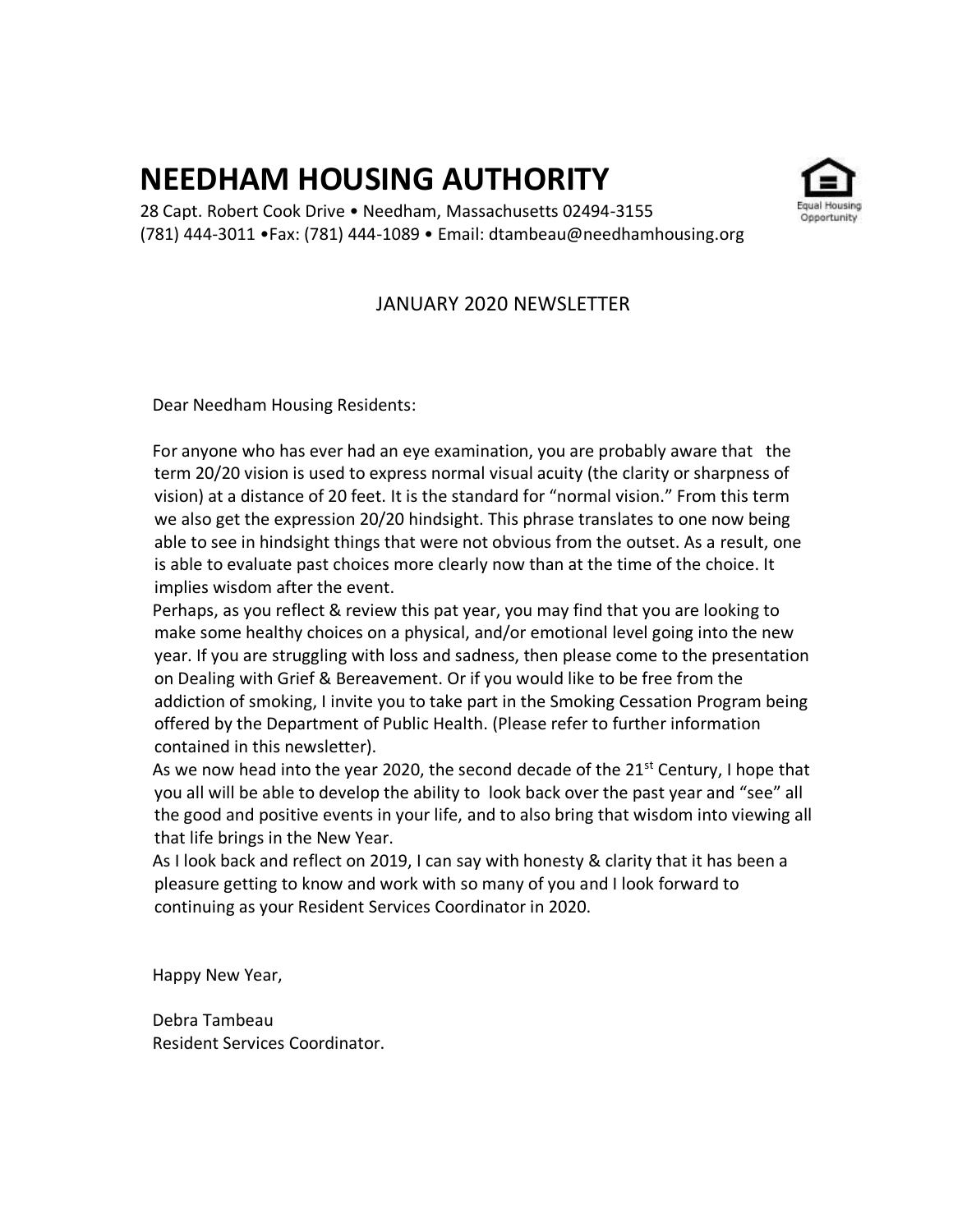# **LINDEN /CHAMBERS & HIGH ROCK**

## **HEALTH & SAFETY**

- **No Smoking in units or within 25 feet of the building-** The NHA has been receiving numerous reports of residents smoking in their apartments or within 25 feet of the building. We are taking this seriously, not only because it is a law, but also because of the potential danger of secondhand smoke to other residents, as well as potential fire risks. Please note that we will be enforcing the No Smoking Policy which could result in fines and/or lease enforcement. We would also like to offer a potential solution: **a SMOKING CESSATION Program will be offered in January of 2020 sponsored by the Dept. of Public Health. Sign up sheets will be posted in the Community Room.**
- **Springwell-** will continue to provide a nurse on the second Thursday of the month at 1pm for Blood Pressure checks. (See attached calendar). A copy of their monthly Lunch Menu is also posted in the Community Room.
- **VNA- Peace & Harmony Home Health Care**, LLC is a Nursing Agency established & managed by nurses. They provide care for their patients in the convenience of their own home. They provide skilled nursing care, certified home health aides, medical social services, Physical, Occupational, Speech Therapy, Respite care & Psychiatric & Mental Health Nursing. Office hours are M-F 8:00am- 5:00pm. After hours, weekends & holiday contact the on-call Nurse is available (24/7). Please call (774) 215-5468. Medicare/Medicaid Certified. Most insurances are acceptable.

## **SOCIAL/RECREATIONAL EVENTS & ACTIVITIES**

**Current:** 

- **Coffee Hour:** meets the first & third Wednesday of the month from 10-11am in the Community Room. (**Please note that due to New Year's Day falling on a Wednesday, the Coffee hours will be held for this month on 1/8 & 1/15)** In addition to occasional guests & presentations the Executive Director, Angie Medeiros will also be attending regularly. Refreshments provided.
- **Craft Club-** meets from 2-4pm on Thursdays in the Community Room.
- **Chair Yoga-**meets on Wednesdays from 4:15-5:15pm.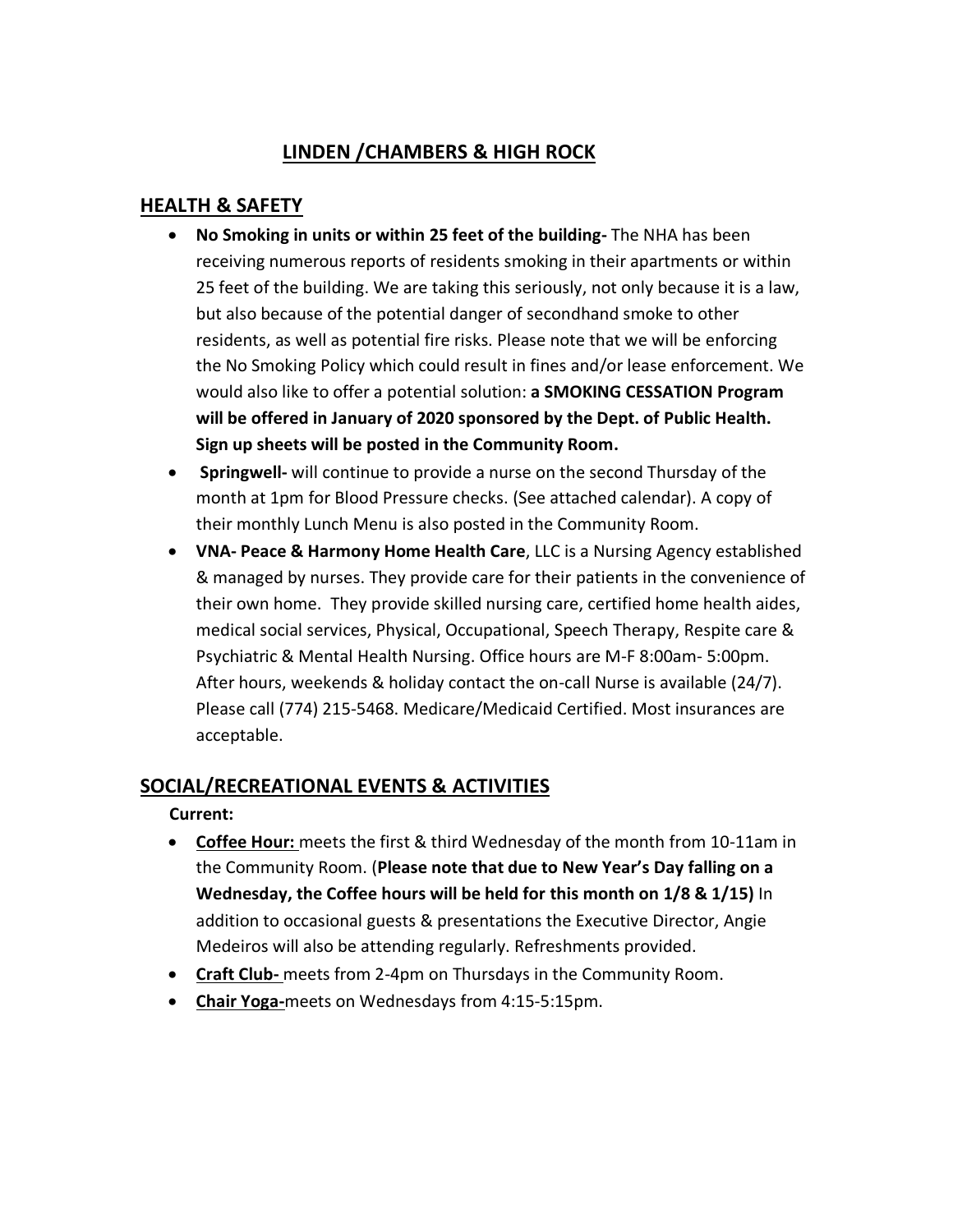## **EDUCATIONAL**

- **Council on Aging-** is offering a presentation on **Dealing with Grief & Bereavemen**t on **1/8/20 @ 11:00am** in the L/C Community Room.
- **Dept. of Public Health-**will be offering a presentation on **Smoking Cessation** in late January. Flyers & sign up sheets will be posted with date & times.
- **Family Access Community Connections** is offering the following programs: **Raising A Reader-**A free program of interactive playtime, songs and a shared book experience with parents/caregivers & their children ages 3-5 years old. This program will be offered at the Needham Public Library on Fridays from 9:30am-10:15am.

**Learn & Play Group-**A free play group for children ages birth-5 years old and their parents/caregivers will be held on **Friday 1/27 & 1/31/20** and on **2/7, 3/6 & 3/20/20** from 10:30am-11:15am at the Needham Public Library, 1139 Highland St. This program is sponsored by Family ACCESS Community Connections **Literacy Group-** A free program for families with children from 0-8 years of age.

It is aimed at helping to build literacy rich homes by supporting parents/caregivers in understanding their child's development, and to provide opportunities to engage with other families in the community.

**For more information or to sign up please contact Jodi Levin at [jlevin@familyaccess.org](mailto:jlevin@familyaccess.org) or by phone at (617) 969-5906 ext. 114.**

• **Let's Build Engineering/Fun for Kids-** is an afterschool program for children in the Needham Public Schools K-5<sup>th</sup> grade. For more info contact Elizabeth Lee at [info@letsbuildengineering.org.](mailto:info@letsbuildengineering.org) You can visit their website at **www.letsbuild engineering.org**

#### **New:**

- **Garden Club-** The NHA is working in conjunction with the Needham Farm Council to increase the number of raised beds & provide seeds & plants for vegetable gardens. Flyers & sign up sheets will be posted in the Community rooms. If interested, please see resident Jill Rutherford.
- **Movie nights-** come while away the winter nights (and/or afternoons) at the Community Room & enjoy a movie & a bowl of popcorn. **Signup sheets will be posted in the community room or Contact the RSC if interested.** Dates & times to be determined based on resident input.
- **Game nights-** another great afternoon or evening activity to be held in the Community Room. **Signup sheets will be posted in the community room or**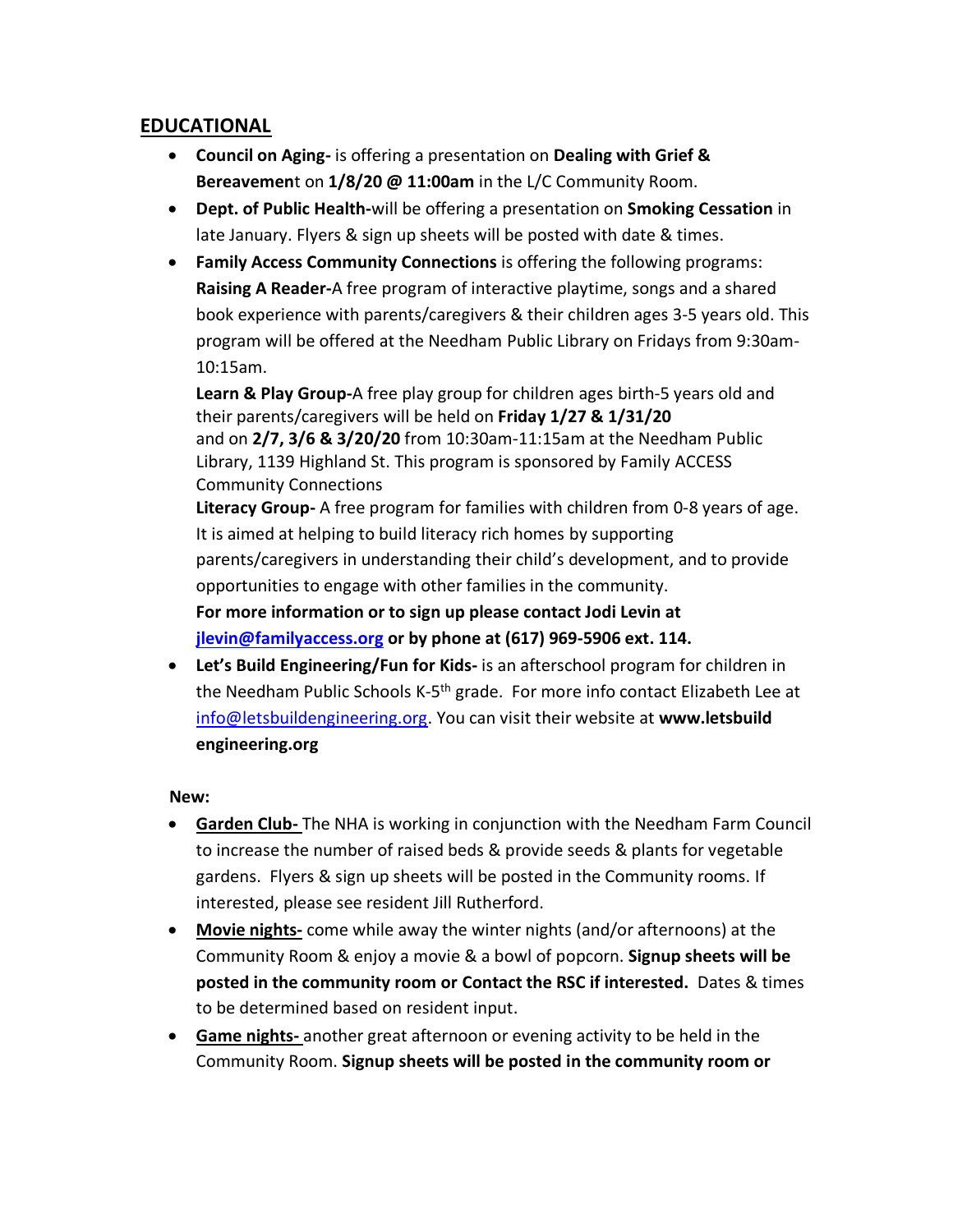**contact the RSC if interested.** Date & times to be determined based on resident input.

• **Music night-** we are looking for all musicians to come "jam" with us or to just "groove" along to the different styles of music. **Signup sheets will be posted in the community rooms or contact the RSC if interested.** Dates & times to be determined based on resident interest.

## **CAPTAIN ROBERT COOK DR. RESIDENTS**

#### **HEALTH & SAFETY**

- **No Smoking in units or within 25 feet of the building-** The NHA has been receiving numerous reports of residents smoking in their apartments or within 25 feet of the building. We are taking this seriously, not only because it is a law, but also because of the potential danger of secondhand smoke to other residents, as well as potential fire risks. Please note that we will be enforcing the No Smoking Policy which could result in fines and/or lease enforcement. A **Smoking Cessation Program will be offered by the DPH in January 2020. A sign up sheet will be posted in the Seabeds Way Community Room.**
- The Dept of Public Health will be providing a nurse to do blood pressure checks in the Seabeds Comm. Room, beginning in January 2020. (**Exact date & time will be posted in the Community room).**

#### **SOCIAL/RECREATIONAL ACTIVITIES:**

#### **Current:**

• "**Coffee Hour"** is held **twice a month** on the **first & third Thursday** from **10:00-11:00 am** at the Seabeds Community room. In addition to occasional guests & presentations, the Exec. Dir. Angie Medeiros, will be attending regularly. Everybody is welcome to attend. Refreshments will be provided by the NHA.

#### **EDUCATION/RECREATIONAL ACTIVITIES:**

- The **Cooks After School program-** continues to run Monday- Thursday from 3:15- 5:30pm at 42 Capt. Robert Cook Dr. The focus of this program is to offer tutoring & homework assistance to our children. We have volunteer staff & students from Babson College and Nobles & Greenough High School. The NHA is also working with area grammar & middle schools to increase educational experiences for all our children. We are also looking to expand offerings to include, recreational activities & field trips. Deondre Cabey is the Director.
- **Council on Aging-** is offering a presentation on **Dealing with Grief & Bereavemen**t on **1/22/20 @ 11:00am** in the Seabeds Way Community Room.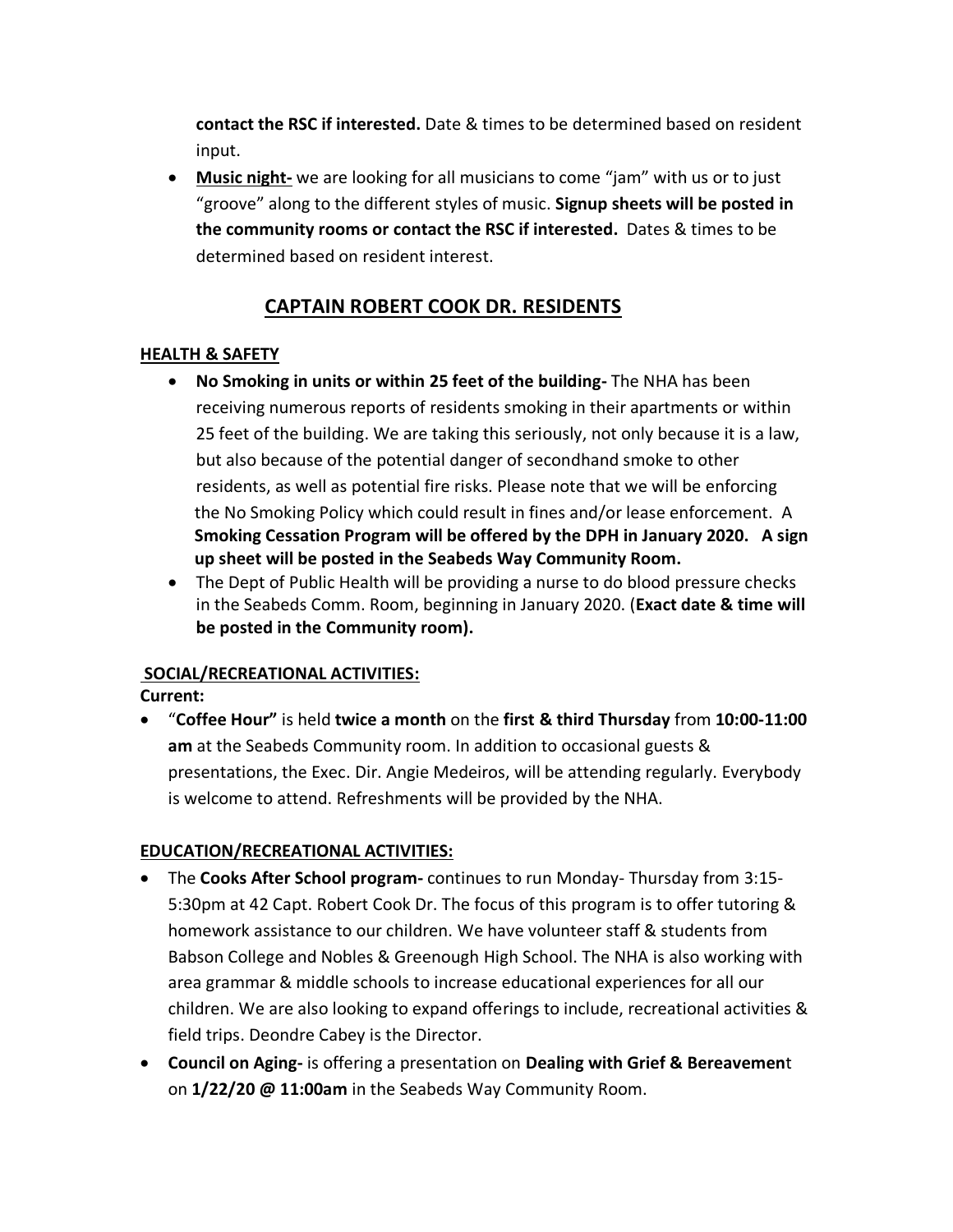- **Dept. of Public Health-**will be offering a presentation on **Smoking Cessation** in late January. Flyers & signup sheets will be posted with date & times.
- **Family Access Community Connections** is offering the following programs: **Raising A Reader-**A free program of interactive playtime, songs and a shared book experience with parents/caregivers & their children ages 3-5 years old. This program will be offered at the Needham Public Library on Fridays from 9:30am-10:15am.

**Learn & Play Group-**A free play group for children ages birth-5 years old and their parents/caregivers will be held on **Friday 1/27 & 1/31/20** and on **2/7, 3/6 & 3/20/20** from 10:30am-11:15am at the Needham Public Library, 1139 Highland St. This program is sponsored by Family ACCESS Community **Connections** 

**Literacy Group-** A free program for families with children from 0-8 years of age. It is aimed at helping to build literacy rich homes by supporting parents/caregivers in understanding their child's development, and to provide opportunities to engage with other families in the community. **For more information or to sign up please contact Jodi Levin at [jlevin@familyaccess.org](mailto:jlevin@familyaccess.org) or by phone at (617) 969-5906 ext. 114.**

• **Let's Build Engineering/Fun for Kids-** is an afterschool program for children in the Needham Public Schools K-5<sup>th</sup> grade. For more info contact Elizabeth Lee at [info@letsbuildengineering.org.](mailto:info@letsbuildengineering.org) You can visit their website at **www.letsbuild engineering.org**

## **SEABEDS WAY RESIDENTS**

#### **HEALTH & SAFETY**

- **No Smoking in units or within 25 feet of the building-** The NHA has been receiving numerous reports of residents smoking in their apartments or within 25 feet of the building. We are taking this seriously, not only because it is a law, but also because of the potential danger of secondhand smoke to other residents, as well as potential fire risks. Please note that we will be enforcing the No Smoking Policy which could result in fines and/or lease enforcement. A **Smoking Cessation Program will be offered by the DPH in January 2020. A sign up sheet will be posted in the Community Room.**
- The Dept of Public Health will be providing a nurse to do blood pressure clinics in the Seabeds Comm. Room, beginning in January 2020. (**Exact date & time will be posted in the Community room).**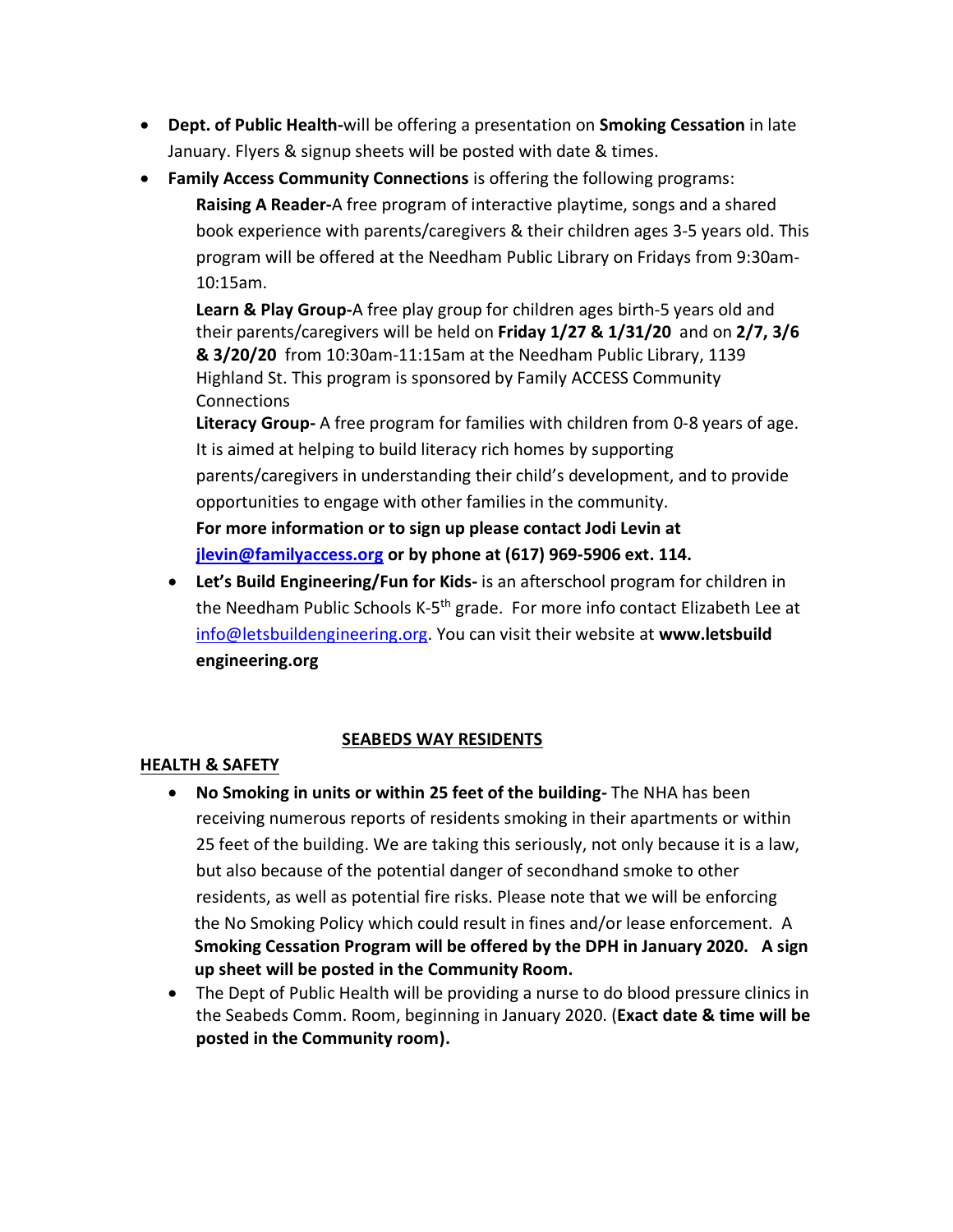#### **SOCIAL/RECREATIONAL ACTIVITIES:**

**Current:** 

- "**Coffee Hour"** is held **twice a month** on the **first & third Thursday** from **10:00- 11:00 am** at the Seabeds Community room. In addition to occasional guests & presentations, the Exec. Dir., Angie Medeiros, will be attending regularly. Everybody is welcome to attend. Refreshments will be provided by the NHA.
- **Food Pantry-**is held every Tuesday starting **at 9:30am**. All food is provided by Trader Joes and is distributed by NHA staff.

## **Educational Activities:**

- **Council on Aging:** beginning in January 2020 the COA will be conducting workshops & presentations in the Community Room. The first is scheduled for **1/22/20 on Grief & Bereavement.** Flyers will be posted.
- **Dept. of Public Health-**will be offering a presentation on **Smoking Cessation** in late January. Flyers & signup sheets will be posted with date & times.

#### **New:**

- **Music night-** we are looking for all musicians to come "jam" with us or to just "groove" along to the different styles of music. Sign up sheets will be posted in the community room or contact the RSC if interested. Dates & times to be determined based upon resident response.
- **Library:** we are looking to start a book exchange program in the Community Room. Please bring in any books you would like to donate and feel free to pick up a new book.

#### **PUBLIC SAFETY MATTERS**

In addition to concerns of smoking, the NHA has been receiving reports of neighbor disputes. It is our policy that all residents feel safe in and around their apartments. If you are experiencing problems of this nature, please do not hesitate to let the Office know. As your Public Safety Officer, I also want to share the following with you if you are experiencing neighbor difficulty and do not know what to do to improve the atmosphere: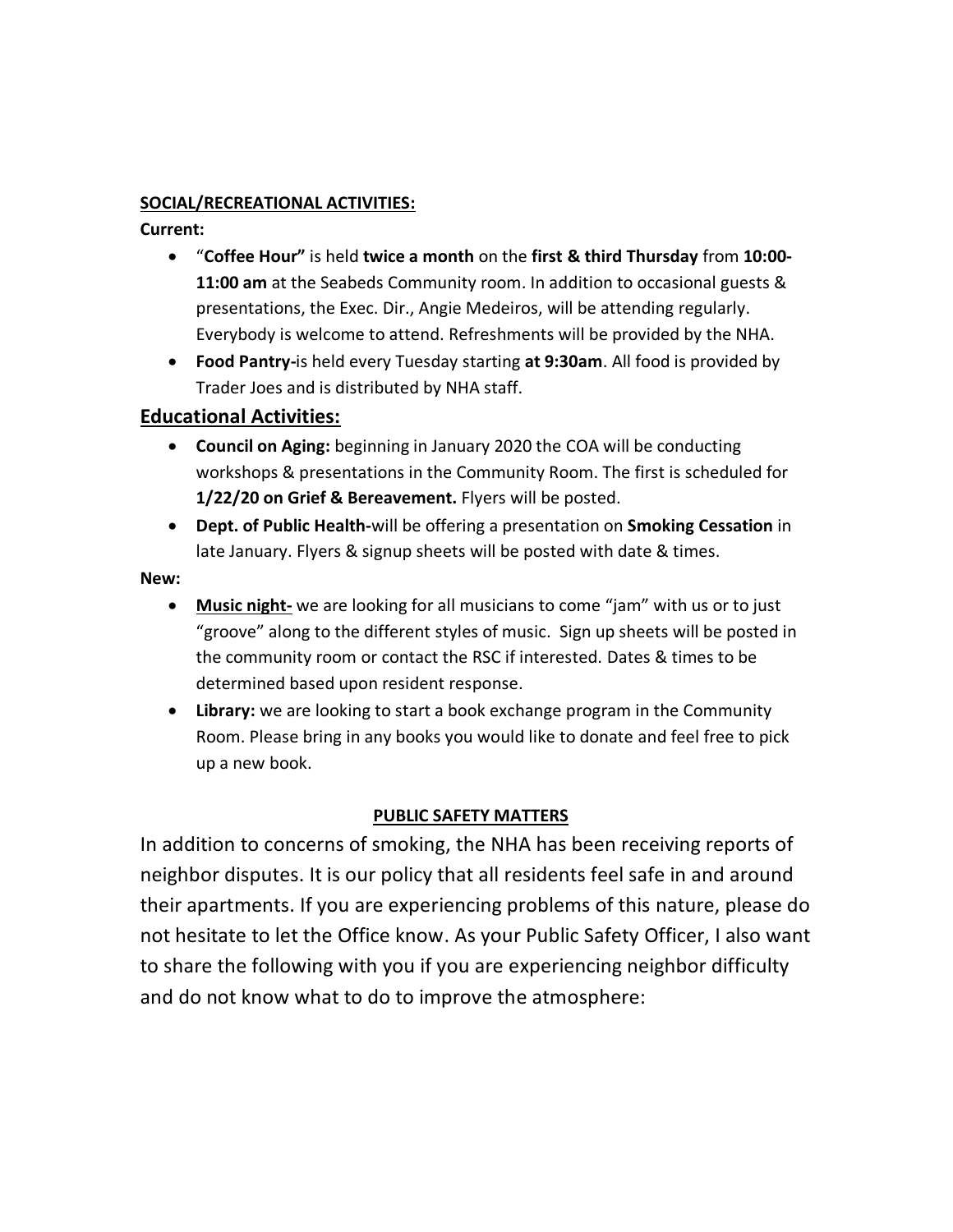1. Noise, yelling, banging, swearing- call the Needham PD @ (781) 455- 7570, especially if you are in fear for your safety or that of another resident.

2. Contact the NHA office @ 781 444 3011 via phone or write a statement and send it to the Office attn: Debra Tambeau. All info received will be kept confidential.

3. Request mediation. This can be arranged through Resident Services.

## **OTHER SERVICES & EVENTS**

**YMCA of Greater Boston-** donated 6 brand new bicycles to the NHA. They were raffled off on 11/26/19. Thank you to the Y and congrats to the winners!

**Anton's Cleaners** of Framingham through its connection with Caring Partners Inc. has donated clean winter coats/jackets for NHA adults & children. Please contact the office to schedule a time to come by.

**ANNOUNCEMENTS & POSTINGS-** Please be aware that any flyers that the NHA receives will be posted on the bulletin boards in the following locations: Seabeds Community Room, Chambers Community Room and the Linden outside community board **WORK OPPORTUNITY-** ATTENTION HIGH \$CHOOL \$TUDENT\$! Some of the residents of Seabeds Way will be looking for someone to shovel out their vehicles this winter. If you are interested contact the RSC (Deb Tambeau) at the office 781-444-3011.

# RESIDENT RECOGNITION

I would like to take this time to offer a shout out NHA resident **Helen Giragosian** for organizing & hosting the Holiday Party at Linden Chambers. Over 30 people attended and were provided with delicious food, beverages, music, games & prizes. A thank you too to all those "elves" who assisted her**.**

I would also like to acknowledge & thank NHA resident **Juliet Marquez** for the Holiday festivities at Seabeds Way and who, along with members of the Filipino Church, sang Christmas Carols for the residents of Linden Chambers as well as Seabeds Way.

I received the following item from NHA resident Sheila Clark and wanted to share it with all of you who call New England home.

Information on Boston and the surrounding area: "There's no school on School St, no court on Court St., no dock on Dock Sq., no water on Water St.